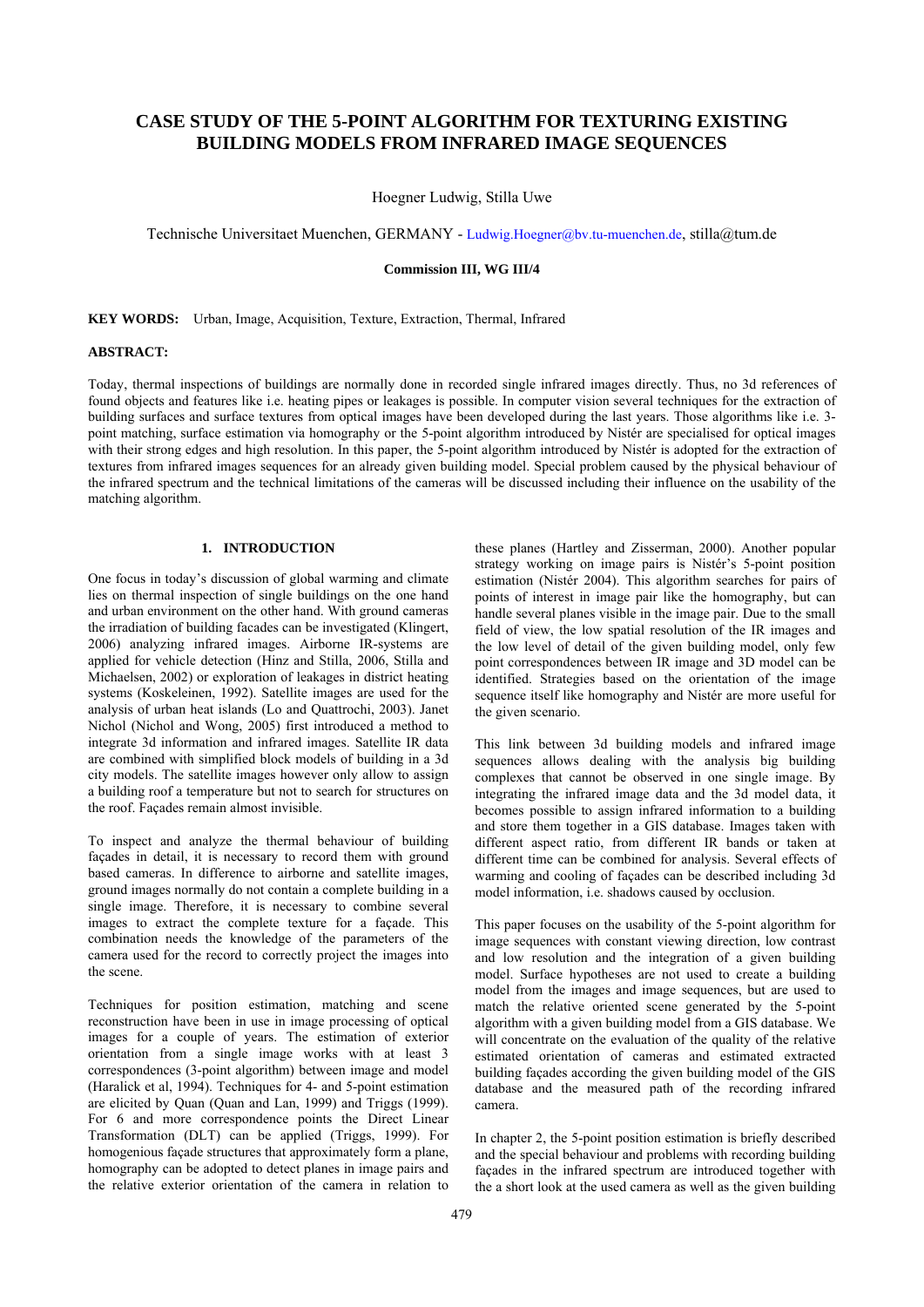model. Chapter 3 presents the application of the 5-point algorithm with infrared image sequences recorded as described in chapter 2 and the strategy for quality comparison of the given building model's façades and the estimated surfaces of the 5 point algorithm as well as the comparison of the measured camera path and the estimated camera path of the algorithm. In chapter 4 there are given some experimental results and quality measurements using Nistér's position estimation and chapter 5 finishes up with a conclusion.

# **2. NISTÉR'S 5-POINT ALGORITHM, THE SPECIAL BEHAVIOUR OF INFRARED LIGHT AND CAMERAS**

# **2.1 A Short introduction to Nistér's 5-point algorithm**

Nistér's 5-point algorithm was developed as an efficient solution to the relative pose estimation problem of a camera between two calibrated views using 5 corresponding image points. From images only, it is possible to reconstruct only the relative orientation of the image pair and thus the relative position of the corresponding points and the cameras of the views can be determined. The scale of the scene cannot be reconstructed as well as of course the absolute positions. This limitation to a relative and unscaled orientation is one of the main problems for the integration in a given building model. The algorithm uses a hypothesis generator within a random samples consensus scheme (RANSAC) (Fischler and Bolles, 1981). The precondition of intrinsic calibration of the camera given an improvement of the accuracy and robustness, especially for the special case, the algorithm is used for in this paper. The calibration of the camera minimizes problems with planar scenes and building façades normally appear planar. Without calibration the methods fails in coplanar scene points as there remain many correct solutions. Using not only image pairs but image triplets, the RANSAC scheme with the 5-point algorithm resolves all ambiguities. One precondition is a sufficient change in the observed scene between the images which is normally achieved by changing the camera position and viewing direction. A detailed mathematical description of the recovering of the translation and rotation of the second and third view corresponding to the first view, can be found in Nistér (2004).

#### **2.2 Recorded infrared image sequences**

Current IR cameras cannot reach the optical resolution of video cameras or even digital cameras. Like in the visible spectrum, the sun affects infrared records. Images in the mid-wave infrared are directly affected as in addition to the surface radiation caused by the building's temperature the radiation of the sun is reflected. In long-wave infrared the sun's influence appears only indirect, as the sun is not sending in the long wave spectrum, but of course is affecting the surface temperature of the building.

Caused by the small field of view and the low optical resolution it was necessary to record the scene in oblique view to be able to record the complete facades of the building from the floor to the roof and to get an acceptable texture resolution. The image sequences were recorded with a frequency of 50 frames per second. The viewing angle related to the along track axis of the van was constant. Figure 1 shows a set of images from the sequence. The position of the camera was recorded with GPS with an accuracy of 2-5 meters and, for quality measurements from tachymeter measurements from ground control points.



Fig. 1: Images of one test sequence showing the angular view and the camera movement.

#### **2.3 Description of the given 3d building model**

The information extracted from the infrared image sequences has be assigned to the corresponding building in a GIS database. To link extracted façade textures and GIS database, the given polygonal building model stored in the database is taken. This model is given in LOD 2 and represents the façades as one polygonal surface with the vertices in world coordinates.

# **3. AUTOMATED EXTRACTION OF SURFACES AND TEXTURES**

# **3.1 Application of the 5-point algorithm on infrared image sequences**

Nistér's 5-point pose estimation can be used to extract point clouds from image triplets and a relative camera path. Those point clouds can then be used to estimate surfaces in a scene observed from several images. Mayer (Mayer 2007) has introduced an approach for wide-baseline image sequences. In this approach, Förstner points (Förstner and Gülch, 1987) are matched via cross-correlation. RANSAC is used with the RANSAC scheme of Chum et al. (2003) for the estimation of the fundamental matrix F and trifocal tensor T of the image triplet. The found inliers are used for a robust bundle adjustment (Hartley and Zisserman 2003). To orient the whole image sequence, the triplets are linked based on homographies and already known 3d points of the already oriented sequence part. For the reconstruction of planes from the point clouds, vanishing points are detected for groups of images. Because building façade are often vertical, the medians in x- and ydirection can be takes as the vertical direction. Planes are searched defining a maximum distance of a point to a plane. The best plane is the plane with the smallest distance to a hypothesized plane. From the plane parameters and projection matrices homographies are computed between the planes and the images.

All images are recorded from a moving vehicle with the same viewing direction. This means, that the camera is only moving along a path. In a first glance, this seems to be a simplification. But, although the angle between the camera and the moving direction is constant, there are changes in the viewing direction caused by the movement of the vehicle. So the viewing direction cannot be seen as fixed. For the reconstruction of the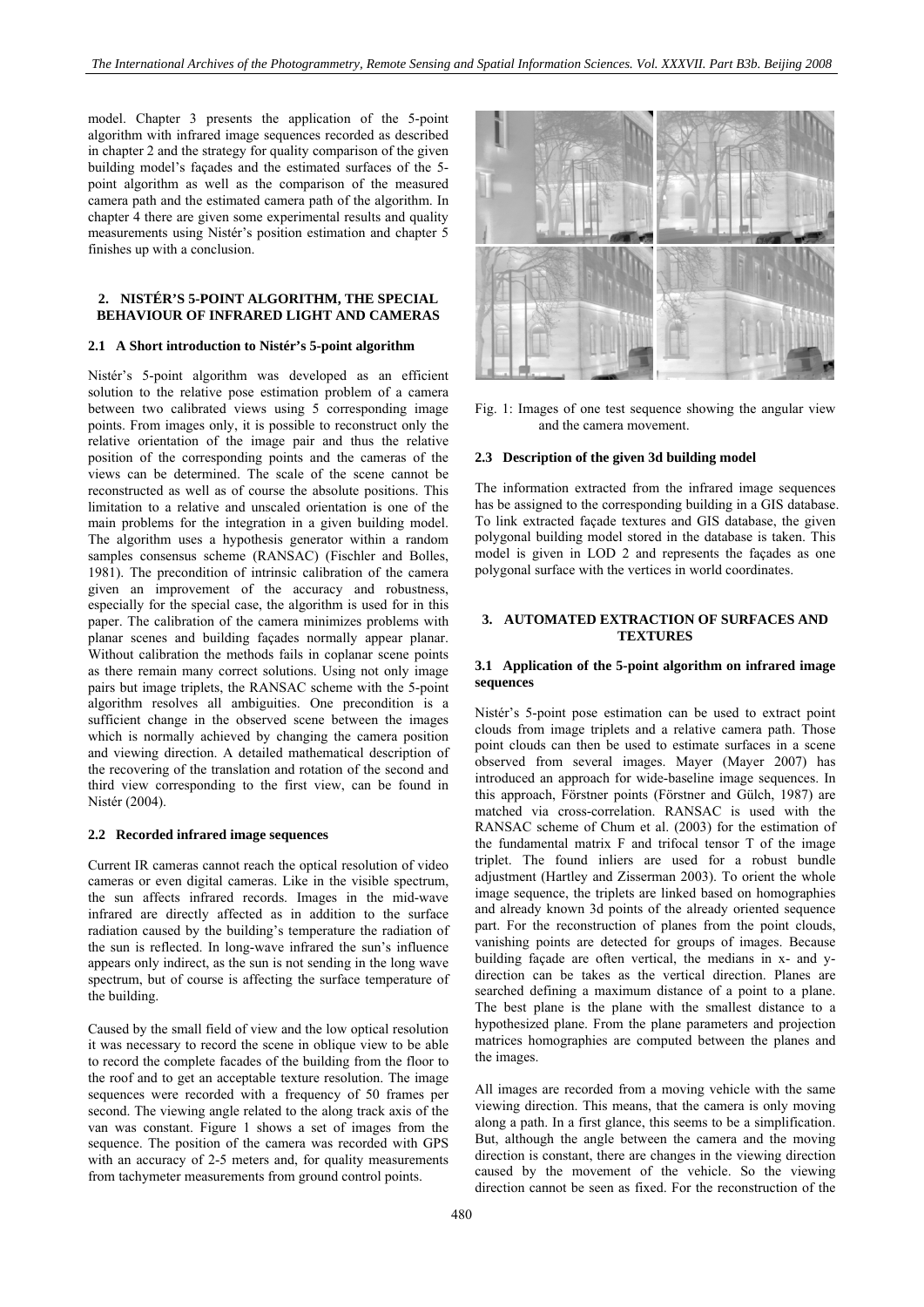3d point cloud from the image sequence three different cases of façades have to be investigated.

1. The first façade type is standing parallel to the street and the camera is moving along this façade. These façades fulfil the conditions for the 3d point extraction, because the points are moving through the image from the right to the left and so their relative 3d position can be determined from their movement.

2. The second class on façades is the class of occluded invisible façades. They, of course remain invisible as holes in the generated point cloud.

3. The third class of façades is standing perpendicular to the street. Those façades are not moving along the camera, but are changing their scale as they are moving towards the camera. For those façades, the movement of points is very low and thus it is very difficult to estimate the correct coordinates.

4.

In addition to the limitations in the viewing position of the camera the low resolution and low grade of details cause a small number of points of interest.

# **3.2 Description of the quality measurements**

It is necessary to make a quality investigation including the estimated camera path, the position and completeness of façades and the extracted textures of the façades in comparison to the given 3d building model of the GIS database and the recorded GPS camera path. For all images and GPS positions a synchronized time-code is stored. The camera path of the GPS is corrected using a Kalmann filter and interpolated for every time-code corresponding to an image of the sequence. Now, the first and the last position of the estimated camera from the 5 point pose estimation are moved to the interpolated positions of the GPS path with the corresponding time codes. This leads to a scale, rotation and translation of the estimated model onto the given 3d model and the GPS path.

The estimated planes are now transformed to the world coordinate system. The scale factor is calculating comparing the length of the given camera path and the length of the estimated camera path for the first and last camera position. Afterwards, a 3d rotation and translation is calculated to rotated and move the estimated camera path onto the given measured one. Because of the assumption that the GPS path is not afflicted with an error, the corresponding surfaces of the given building model and the generated planes are given by the smallest error in their orientation and the smallest translation vector of their barycenters. To avoid a systematic error caused by the GPS position, the translation vectors of the barycenters of all generated planes to their corresponding model surface are used to calculate a mean translation vector. The remaining translation vectors of the planes to the surfaces are the remaining positioning errors of the planes, the generated mean translation vector is used to move the generated camera path of the image sequence. The distance between this path an the GPS path can be caused by the 5-point algorithm, an incorrect camera calibration or the inaccuracy of the GPS positions.

In addition to the positioning error of the planes, the completeness is a criterion of the quality of the surface reconstruction. For every estimated plane its length and height are determined calculating its bounding rectangle and compared to the length and height of the given corresponding façade. Caused by the reconstruction from points of interest, the

generated planes are estimated to be a little bit smaller than the original façade.

#### **4. EXPERIMENTS**

The camera that was used for the acquisition of the test sequences offers an optical resolution auf 320x240 (FLIR SC3000) pixel with a field of view (FOV) of only 20°. The SC3000 is recording in the thermal infrared  $(8 - 12 \mu m)$ . On the top of a van, the camera was mounted on a platform which can be rotated and shifted. Different scenarios of image sequences were acquired. The first scenario (Figure 2a) deals with several small façades belonging to one building block. The second (Figure 2b) shows a long façade with regular structure and a specific entry with overlap. The third scene (Figure 2c) shows a long façade with different structures. The forth scenario (Figure 2d) deals with bridges between buildings crossing a street.



Fig. 2: a) several façades with occlusion, b) façade with regular structure, c) façade with irregular structure, d) façade with building bridge

For scenario 2 and 3, the situation is quite different. Both scenarios consist of only one long façade. This façade can be estimated quite easy because there are no occlusions of the façade and the complete façade is almost in one plane. Scenario 4 has to deal with two building bridges crossing the street. Those bridges are separating the façade into segments. The bridges cannot be detected.

### **5. RESULTS**

# **5.1 Extracted surface planes and camera path**

In general, the surface estimation works well for façades going parallel to the street. Façades standing perpendicular to the street are much more difficult to extract correctly. For the scene in figure 2a, three parallel surfaces can be extracted. For these surfaces, the relative camera path containing relative camera positions for all images of the sequence is generated. The result of the automated extraction is shown in figure 3.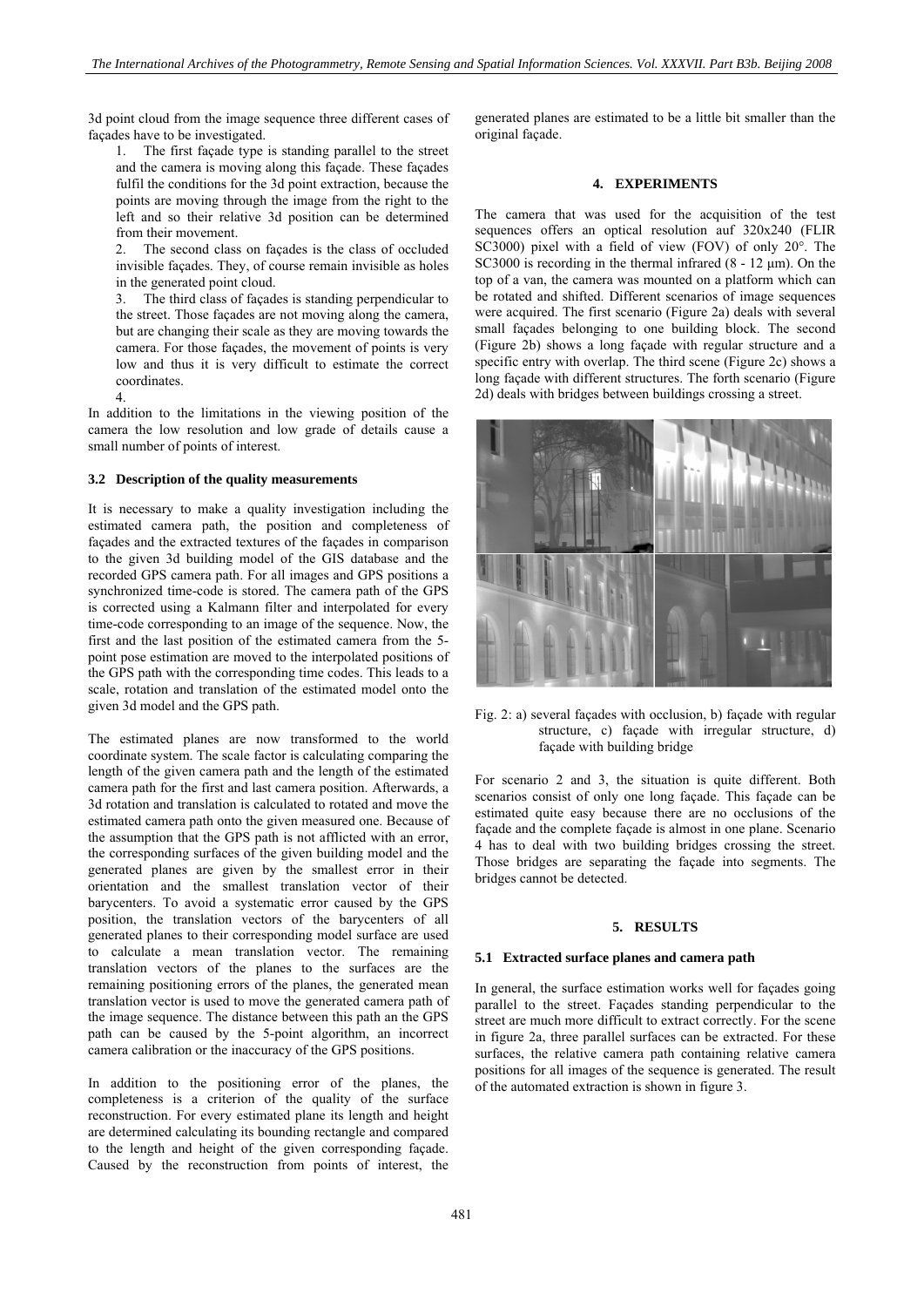

Fig. 3: Extracted surfaces of the sequence shown in figure 1 and 2a) with extracted textures. The small dots show the estimated camera positions.

It can be seen that the textures on the surfaces are looking tilted in movement direction. This is caused by the angular view including a little upwards looking angle that is not correctly estimated and leads in fact to a tilt of the surfaces. The textures are then extracted correctly from the image sequence and pasted on the tilted surfaces. This error is proportional to the up looking angle of the camera. Another interesting fact is the perpendicular façade (Fig. 3b). Although a tree is standing before the façade, the algorithm could estimate a surface. In this case, even two surfaces were detected. The right part of the façade shows two non occluded windows and was estimated as façade. The position error is caused by the nadir view of the camera to the façade causing only rough positioning information. The left part was detected at the position of the tree. Most of the texture of this part shows the trunk and branches of the tree. Between the second (Fig 3c) and the third (Fig 3d) big façade at the right, no façade can be seen. In the original image sequence (Fig. 1 and 2a) one can see a tree and in addition some flag staffs. This produces too many wrong pairs of points of interest to detect the surface plane.

#### **5.2 Comparison with the given 3d model and measured camera path**

The façades are not extracted in their correct size. In figure 3, at the left corner the façade textures shows only two windows left of the bright entrance gallery. In fact, there must be three. The

and not at the border. Only the right border of the façade is found correctly because of the high number of points of interest. These points are extracted from the strong image border between the façade and the tree. In the up direction, the façades do not contain a tilt. But this is clear, because the vertical direction is set fix in the algorithm and so the estimated planes are forced to be almost vertical. Figure 4 shows a front view of the building with both the measured and estimated model.

The image sequence starts at the left. The planes are shifted with about 3 meters to the right. The size of the left façade plane is almost the correct size of given façade except for the tilt in the moving direction of the camera (see Fig. 3). The central façade is also detected with almost the correct size, but shifted. The small rectangular plane at the left edge of the central façade is the wrong detected surface belonging to the tree (see Fig. 3). For the right façade, the height is estimated almost correctly but the plane is stretched in moving direction. This is caused because the perpendicular small façade (Fig. 3 at the right) is not detected and so some points of this small façade are added to the front façade. Except this, this façade shows only the shift. This shift is caused by the errors of the given GPS position of the camera. This error can be seen in figure 5.



Fig. 5: Top down view of a building façade with measured GPS camera path (yellow) and estimated camera path (green). The estimated surface plane is red.

It can be seen that the measured camera path from the GPS is leading towards the façade. In fact, the camera path must be parallel to the façade, so this is an error in the GPS positioning. When the estimated camera path is moved to the GPS path, there remains the shift error as seen in figure 4 and this angular error. When including the estimated surface planes in the positioning, the results are looking like in figure 5. The



Fig. 4: Front view of the building. Dark blue and green: Measured model, Light blue: estimated façade planes, Yellow: measured camera path, Light green: estimated camera path

façade does not contain its roof and floor borders. This is on the one hand caused by the tilt; on the other hand, the surface is estimated as to small. This is caused by the point extraction density, which leaves a small band around the façade unexplored because the points of interest are found at the façade

estimated camera path is almost parallel to the façade and the estimated surface plane is almost parallel to the model façade. Another aspect is the distance between the camera and the building which is estimated very good with an error of about half a meter for this scenario. The angular error of the GPS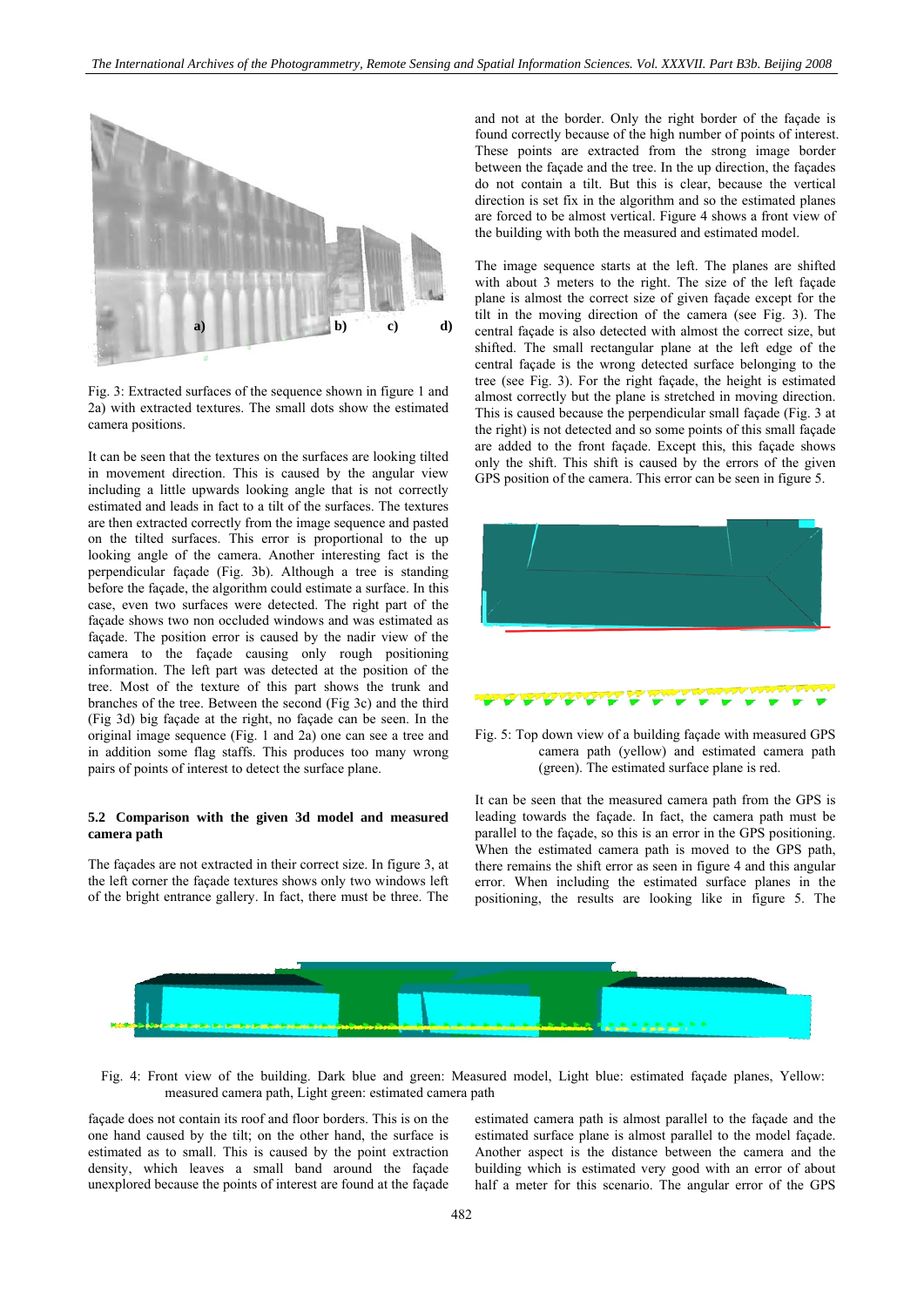oriented scene is about 4 degree and can be reduced to about 1.5 degree. In addition to a global adjustment, every estimated surface plane can be corrected locally. So, for this scenario with several façades, only the façade at the front of the street can be extracted. Other façades are at least partially occluded and can not be estimated correctly.

#### **5.3 Comparison to other scenarios**

In scenario 2 and 3, the façade is tilted in moving direction caused by the small upwards viewing angle of the camera. The distance to the building is adequate with about 1 meter and the shift is in moving direction is about 4 meters. Both values are somehow higher because the GPS coordinates are afflicted with a bigger error. This is caused by the record situation. Whereas in scenario one, you can find an open park landscape on the opposite side of the building, in scenarios two and three, there are buildings on the opposite side occluding the satellite signal and so leading to a bigger positioning error. For scenario two, there is a special case (see Figure 6). The first part of the façade has a very regular structure and thus the algorithm finds many wrong pairs of points of interest (Fig. 6a). This causes long computation steps and wrong planes estimations. This effect depends on the points chosen by RANSAC and produces changing hypotheses for every computation. A second problem of this façade is the gateway at the beginning (Fig. 6b). This gateway is standing back from the façade generating points of interest behind the surface plane. Together with pillars in front of the gateway, which are standing in the surface plane, a point cloud is computed with points jumping between the surface plane and the gateway plane. In this area, no surface plane can be estimated.



Fig. 6: Scenario two, a) regular façade structure causing wrong point pairs, b) gateway behind the façade plane with pillars in front.

In scenario 4 only parts of the façade can be extracted due to the occlusion caused by the bridges. The façade parts before and after the bridges can be estimated to about 70%. The algorithm aborts when the bridges cover more than 40% of the image. The positioning errors for the extracted planes are 5 meters along the façade and 2 meters to the correct façade plane.

#### **6. DISCUSSION**

Over all scenarios, some facts can be integrated. For all scenarios, the upward angle of the camera view cuased a constant tilt of  $6^{\degree}$  in the found surface planes. Façades parallel to the moving direction that are not occluded in parts can be extracted with about 85 to 90 % when the façade has an almost plane structure. The positioning errors are in the range of the accuracy of the GPS. The scenario with the bridges can not be extracted with appropriate quality, but this is a very special case. An overview over the errors in the different scenarios is given in table 1.

| <b>Scene</b>          |                  | 2           | 3                 |                |
|-----------------------|------------------|-------------|-------------------|----------------|
| Pose error model      |                  |             |                   |                |
| Χ                     | 3 <sub>m</sub>   | 4 m         | 4 m               | 5 <sub>m</sub> |
| Y                     |                  |             |                   |                |
| Z                     | $\frac{1}{2}$ m  | l m         | 1 m               | 2 <sub>m</sub> |
| Tilt error            | $6^{\circ}$      | $6^{\circ}$ | $6^{\circ}$       | $6^{\circ}$    |
| Pose error GPS        | 3 <sub>m</sub>   | 4 m         | 4 m               | 5 <sub>m</sub> |
| Angle x-z-plane error | $4\frac{1}{2}$ ° | $4^{\circ}$ | 4 $\frac{1}{2}$ ° | $6^{\circ}$    |
| Completeness facade   | 90 %             | 85 %        | 90%               | 40 %           |
| Completeness model    | 55 %             | 80 %        | 90 %              | 40%            |

Table 1: Errors in the different scenarios: Pose error model: Error of the estimated position to the given model in X, Y and Z axis, Tilt error: Tilt of the planes caused by upward viewing angle of the camera, Pose error GPS: mean error of GPS position to corrected estimated position, Angle X-Z plane error: Error in the estimated camera path direction, Completeness façade: Percentage of completeness of a detected façade, Completeness model: Percentage of reconstructed façade surface of the hole scene including non-detected surfaces

# **7. CONCLUSION**

The used algorithm was originally designed for high resolution images that show an object from different positions and viewing angles. The results show that the 5-point-algorithm can also be used for image sequences with constant viewing direction, if there are façades parallel to the moving direction. Façades observed in nadir view do not show enough movement of points of interest to extract surface planes. The images taken for the extraction do not need to be given in a high resolution. A small resolution as given in the scenarios of this paper often contains enough information to extract sufficient points of interest. Problems occur if the façade contains only few structure and if the structure is regular. When a façade is standing along the street with only little occlusion, the façade can be reconstructed with up to 90 %. For special façades like mentioned in chapter 4 the algorithm is not robust enough and reconstructs only small parts of the façades.

The algorithm does not only provide estimated surfaces but also an estimated camera path. Results show, that it is possible to reduce the position error caused by the GPS by combining the GPS and the given 3d model with the estimated surface planes and the estimated camera path. The estimated camera path is afflicted by a much smaller error than the GPS measurement. The GPS position are only necessary for the scaling, rotation and translation of the estimated model to fit the given 3d model. The position refinement is then done without the measured camera path comparing the positions of the façades and the surface planes.

#### **8. OUTLOOK**

Two further steps are now possible: The corrected camera path can be used to extract the infrared textures from the image sequence. Or, the 3d model surfaces are included in the plane estimation process to precise the estimated planes and thus